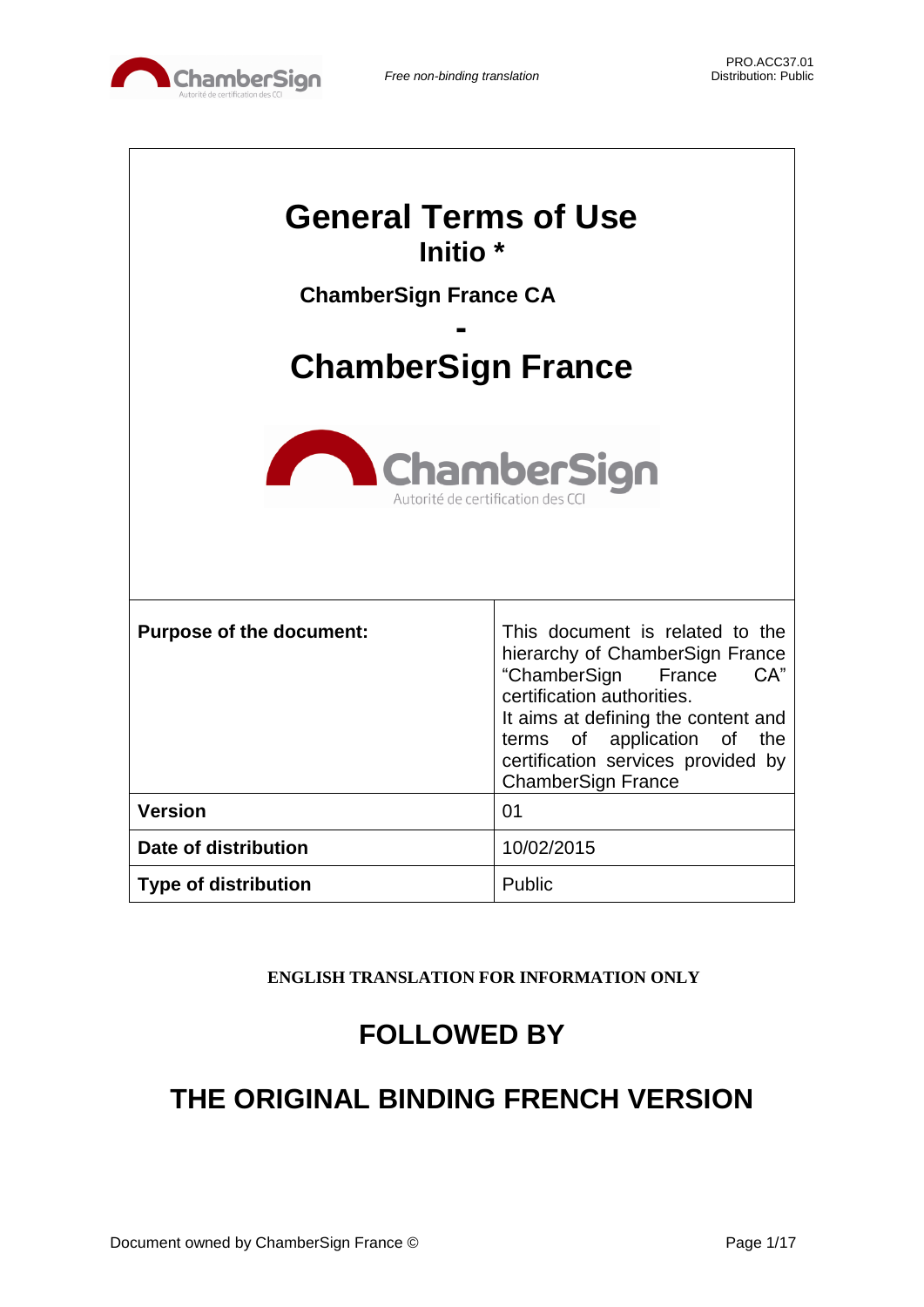

## **CONTENTS**

## **ENGLISH TRANSLATION FOR INFORMATION ONLY**

| 1.               | <b>INTRODUCTION</b>                                       | 3              |
|------------------|-----------------------------------------------------------|----------------|
| $\overline{2}$ . | <b>DEFINITIONS</b>                                        | 3              |
| 3 <sub>l</sub>   | <b>PURPOSE</b>                                            | 5              |
| 4.               | <b>CONTACT</b>                                            | $\overline{5}$ |
| 5.               | <b>TERM - APPLICATION</b>                                 |                |
| 6.               | REQUESTS FOR CERTICATES AND RENEWALS                      | $\frac{5}{5}$  |
| 6.1              | REGISTRATION OF CERTIFICATE APPLICATION FILES             | $\overline{5}$ |
| 6.2              | <b>VERIFICATION OF THE REQUEST</b>                        | 5              |
| 6.3              | <b>REJECTION OF THE REQUEST</b>                           | 6              |
| 6.4              | <b>ISSUANCE OF THE CERTIFICATE</b>                        | 6              |
| 6.5              | <b>ACCEPTANCE OF THE CERTIFICATE</b>                      | 6              |
| 6.6              | <b>ASSISTANCE</b>                                         | 6              |
| 6.7              | <b>RENEWAL</b>                                            | 6              |
| 6.8              | AMENDMENT OF THE CERTIFICATE                              | $\overline{7}$ |
| 6.9              | <b>LOST PASSWORD</b>                                      | $\overline{7}$ |
| 7.               | <b>CONDITIONS FOR USING CERTIFICATES AND RESTRICTIONS</b> | $\overline{7}$ |
| 8.               | <b>CERTIFICATE VERIFICATION PROCEDURE</b>                 | $\overline{7}$ |
| 9.               | <b>REVOCATION OF THE CERTIFICATE</b>                      | $\overline{7}$ |
| 10.              | <b>CHAMBERSIGN'S OBLIGATIONS</b>                          | 8              |
| 11.              | <b>CLIENT'S OBLIGATIONS</b>                               | 9              |
| 12.              | <b>HOLDER'S OBLIGATIONS</b>                               | 10             |
| 13.              | <b>OBLIGATIONS OF CERTIFICATE USERS</b>                   | 11             |
| 14.              | PRICE AND PAYMENT                                         | 12             |
| 14.1.            | <b>PRICE</b>                                              | 12             |
| 14.2.            | <b>INVOICING</b>                                          | 13             |
| 15.              | <b>LIABILITY</b>                                          | 13             |
| 16.              | <b>INSURANCE</b>                                          | 14             |
| 17.              | <b>CONFIDENTIALITY</b>                                    | 14             |
| 18.              | <b>INTELLECTUAL PROPERTY</b>                              | 15             |
| 19.              | PERSONAL DATA                                             | 15             |
| 20.              | <b>TERMINATION OF THE SUBSCRIPTION</b>                    | 15             |
| 21.              | <b>CONSERVATION</b>                                       | 16             |
| 22.              | <b>NULLITY</b>                                            | 16             |
| 23.              | <b>ENTIRE AGREEMENT</b>                                   | 16             |
| 24.              | <b>DISPUTE SETTLEMENT - JURISDICTION - APPLICABLE LAW</b> | 17             |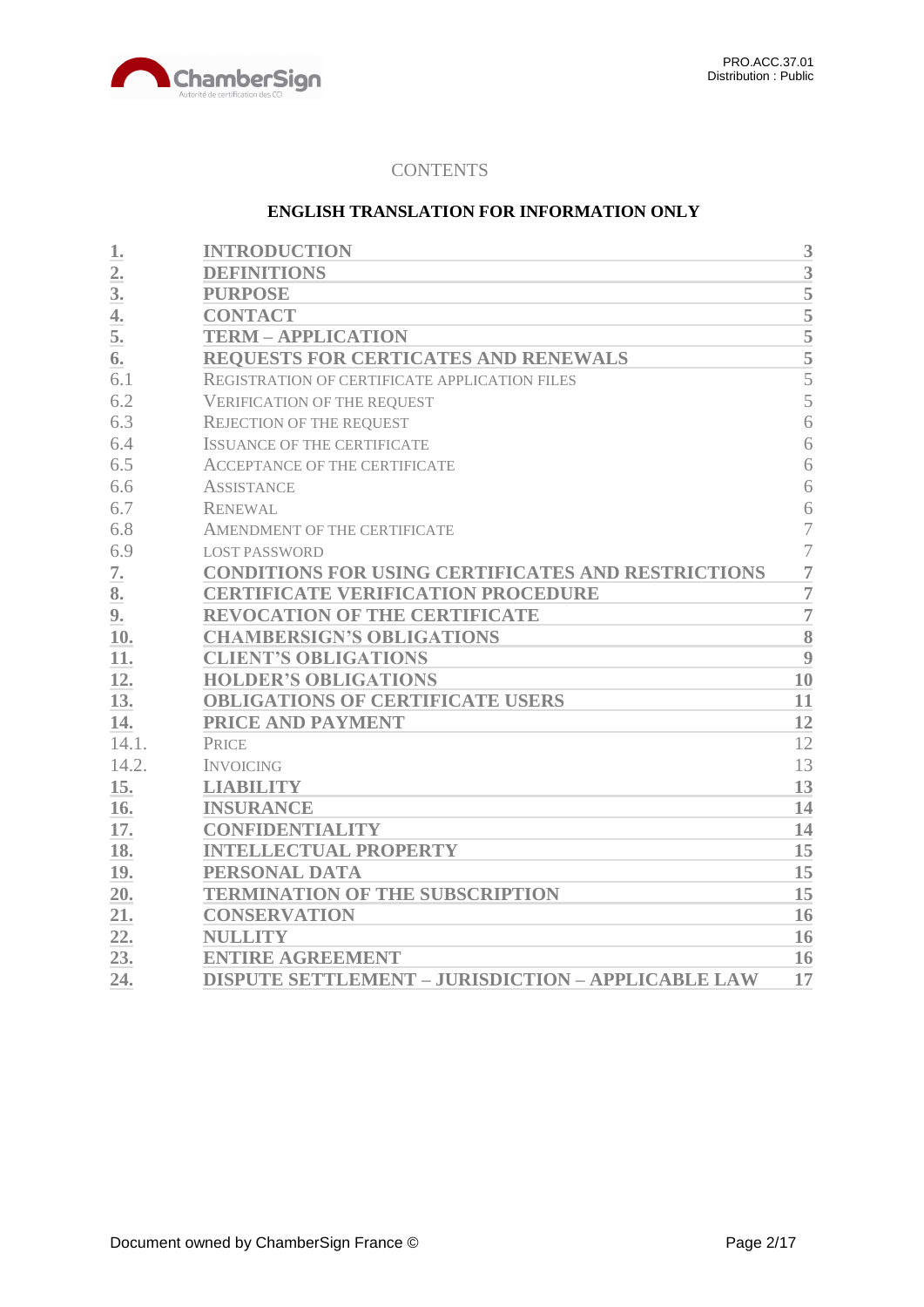

# <span id="page-2-0"></span>**1. INTRODUCTION**

1. ChamberSign France provides its Client and its Legal Representative, the Holder and the Certificate User with certification services.

2. Any use of the services offered implies the consultation and unreserved acceptance of these General Terms.

3. The Client, its Legal Representative, the Holder and the Certificate User acknowledge that they have read, understood and approved these General Terms and the CP of the Initio \* Certificate of ChamberSign France CA 1.2.250.1.96.1.7.3.3.1, accept their content in full and acknowledge that they are bound by all of their provisions.

4. The Client, its Legal Representative, the Holder and the Certificate User acknowledge that they have the necessary skills and means for using the Certificates.

5. The Client, its Legal Representative, the Holder and the Certificate User acknowledge that they are aware of the type, purpose and terms of using the Certificates and have claimed and obtained the information required for using the Certificates in full knowledge of the facts.

## <span id="page-2-1"></span>**2. DEFINITIONS**

6. The terms defined below shall have the following meanings between the parties:

- "User Application": means the application services using Certificates issued by ChamberSign France for purposes of authentication and signature of the Holder;

- "Authentication" means the process which purpose is to verify the identity claimed by a person or a machine (hereinafter an "Entity")

- "Certification Authority" or "CA": means "ChamberSign France" the legal entity which, within an electronic certification service provider (CSP), is in charge, in the name and under the latter's liability, of applying a Certification policy and has the capacity to issue electronic Certificates in relation to this Certification policy. "ChamberSign France" is a Certification Authority qualified in article 7 of decree no. 2001-272 of  $30<sup>th</sup>$  March 2001 taken as application of article 1316-4 of the French Civil Code and regarding electronic signatures;

**-** "Key Pair": means the couple of keys made up of one Public Key and one Private Key, generated in relation to a PKI-type of infrastructure (technical solutions based on Public-key cryptography);

**-** "Registration Office" or "RO": means one of the components of the IGC, approved by CA, intervening to check the identification information of the future Holder of a Certificate, and where necessary other specific attributes, before transferring the corresponding request to the appropriate KMI department;

- "Certificate": means the electronic file certifying that a key pair belongs to the Holder or to the material element or software identified in the Certificate. The Certificate is signed by the Certification Authority;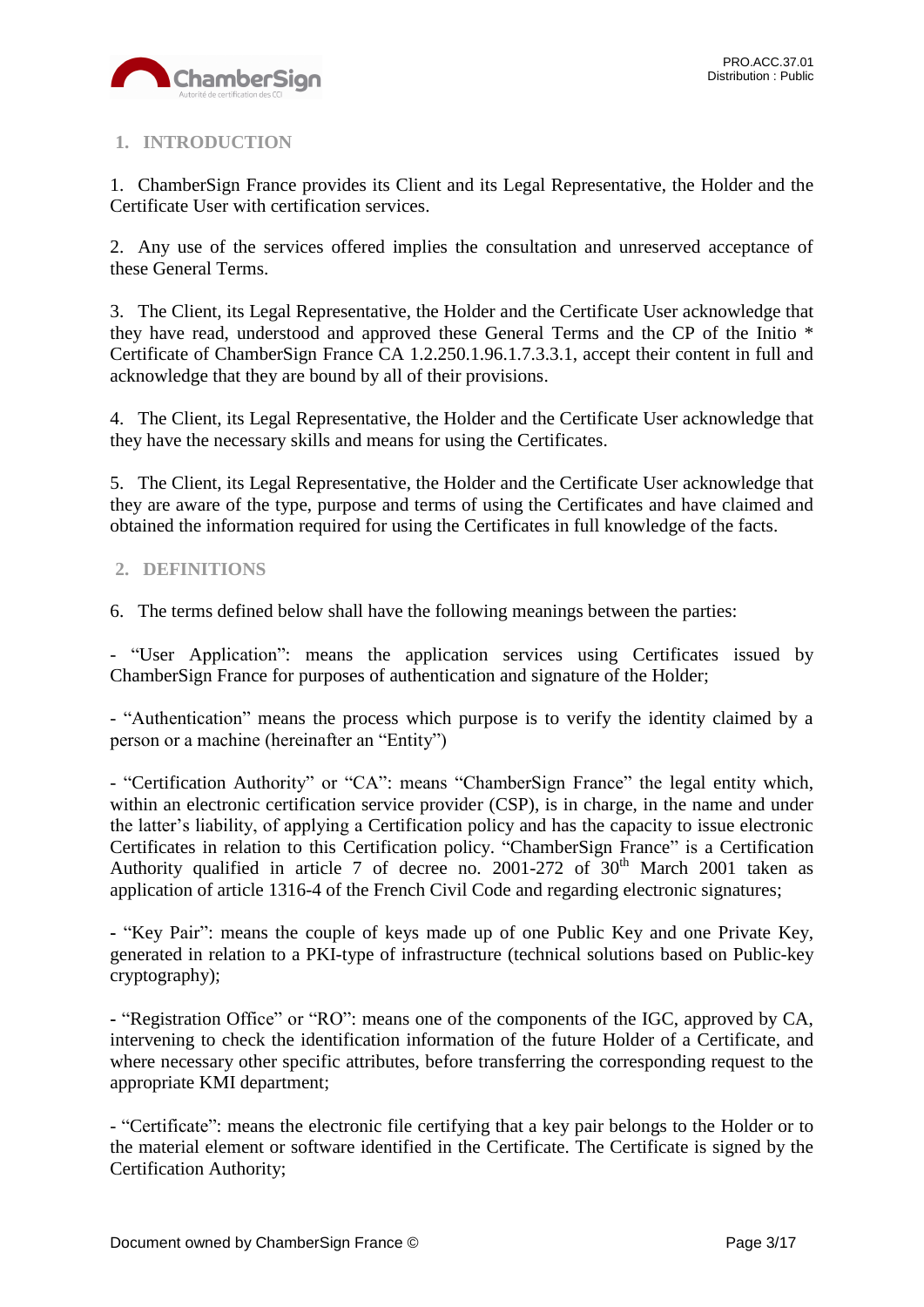

- "Private Key": means a mathematical algorithm the Holder has to retain secretly;

- "Public Key": means a mathematical key disclosed and used to check a data received signature;

- "Client" means the Entity contracting with ChamberSign France to obtain a Certificate Initio \*. Any obligation binding the Client shall also bind its Legal Representative, the Certification Representative and the Holder;

- "Compromise": means the disclosure or suspected disclosure or loss of confidential information as a result of infringing a security measure and leading to a possible loss in confidentiality and/or integrity of the data in question;

- "General Terms of Use" or "GTU": means the General Terms of Use herein.

**-** "Confidential Data": means together the Certificate Private Key, the withdrawal code and the activation code of the Private Key, which are the holder's strictly personal data which should absolutely be kept secret;

- "Entity": means the administrative authority or company defined broadly, i.e. also privatelaw legal entities such as associations;

- "Key Management Infrastructure" or "KMI": means the series of components, functions and processes devoted to managing cryptographic keys and their certificates used by trustworthy services; hereafter referred to as "KMI";

- "LAR": means the list of Certification Authority revoked Certificates;

- "CRL": means the certificate revocation list;

- "Certification Representative": means the person designated by the Client's Legal Representative to gather the documents necessary for the Certification requests, to realise the one on one interview with the Holders et to execute Certificate Revocation requests.

- "OID": means the object identifier identifying the Certification Authority's Certification Policy;

**-** "Certification Policy" or "CP": means the series of rules and exigencies, identified by a name (OID), defining the standards with which ChamberSign France complies in relation to these terms and indicating the applicability of a Certificate to a particular community and/or to a class of applications with shared security standards;

- "Holder" : means the physical person identified in the Certificate as holder of the Private Key corresponding to the Public Key within this Certificate;

- "Legal Representative": means the Client's legal representative

**-** "Revocation": means the action which aims at ceasing the validity of the certificate which has been revoked is recorded on the CRL;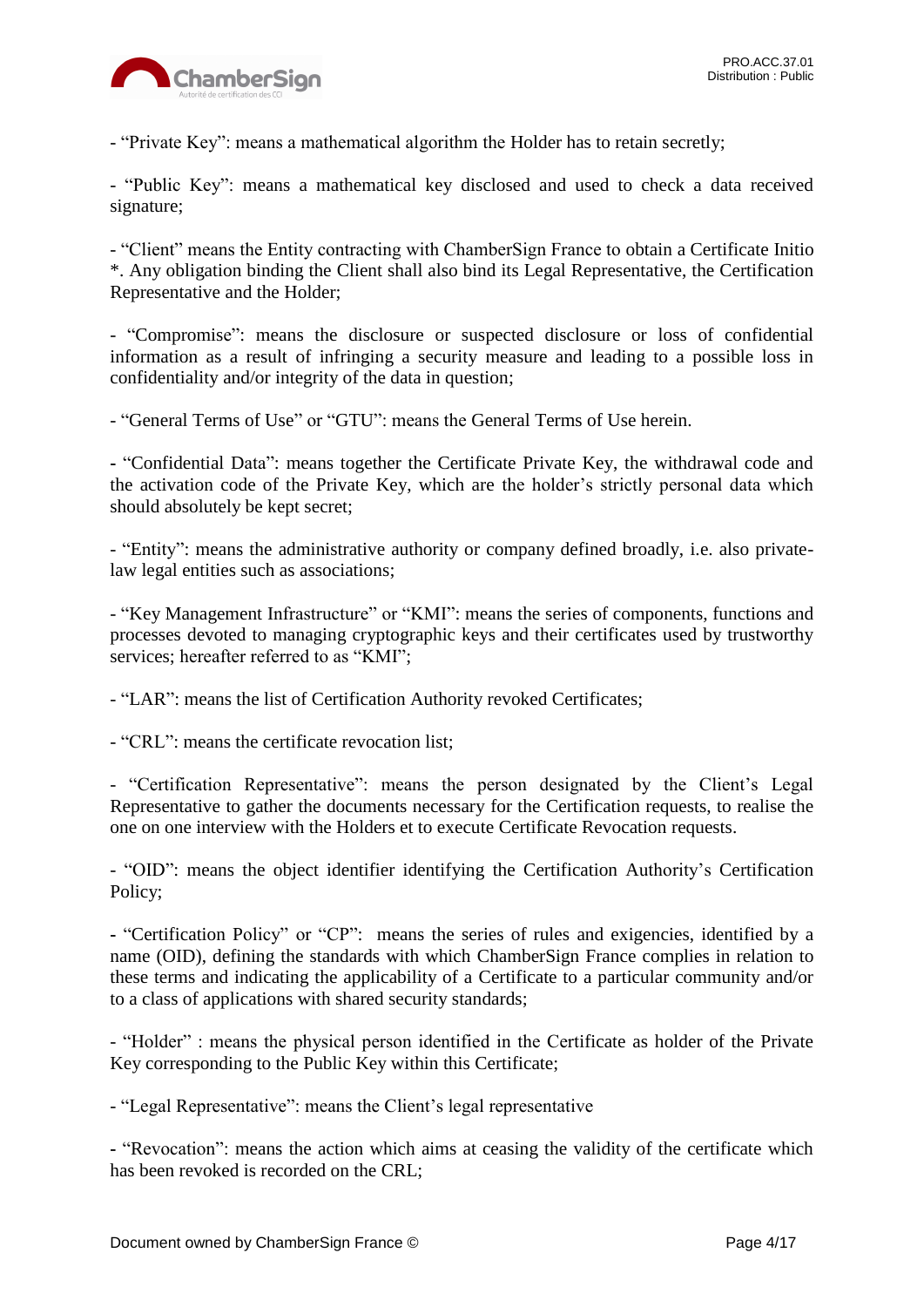

**-** "Electronic Signature": means the use of a reliable identification process guaranteeing its relation with the deed to which it is attached, in accordance with applicable legislation;

- "Certificate User": means the entity or private individual receiving a Certificate and who relies on it for checking an authentication or an electronic signature value from the Holder;

## <span id="page-4-0"></span>**3. PURPOSE**

7. These GTU aim at defining the terms under which the Client can use the Certificates provided by ChamberSign France as Certification Authority in accordance with it Certification Policy.

## <span id="page-4-1"></span>**4. CONTACT**

8. Any request can be addressed to ChamberSign France – 46, avenue de la Grande Armée – 75858 PARIS Cedex 17.

## <span id="page-4-2"></span>**5. TERM – APPLICATION**

9. These GTU are binding on the Client, as from their signature or, in the absence of signature, as from the first use of the Certificate, which imply full and complete acceptance of the GTU. The Client vouches for these GTU being respected by the Certificate User.

10. The GTU are concluded and shall remain binding throughout the whole lifetime of the Certificate, a three years long period renewable once, without prejudice to any updates and changes to them that ChamberSign France commits to transmit to the Client.

11. Any use of the Certificate after the amendments or updates of the GTU implies full and complete acceptance of the new GTU by the Client.

<span id="page-4-3"></span>**6. REQUESTS FOR CERTICATES AND RENEWALS**

<span id="page-4-4"></span>**6.1 REGISTRATION OF CERTIFICATE APPLICATION FILES**

12. The Holder, the Legal Representative of the Client as well as the Certification Representative may make a Certificate request by completing the Certificate request form on the ChamberSign France website: [www.chambersign.fr.](http://www.chambersign.fr/)

13. The supporting documents to be enclosed when making an initial Certificate request are specified in the subscription form.

14. The Client must send the required supporting documents by post, or present them directly to the RO.

### <span id="page-4-5"></span>**6.2 VERIFICATION OF THE REQUEST**

15. The RO performs the following operations:

- checks and confirms the identity of the future Holder;
- checks the coherency of the supporting documents presented;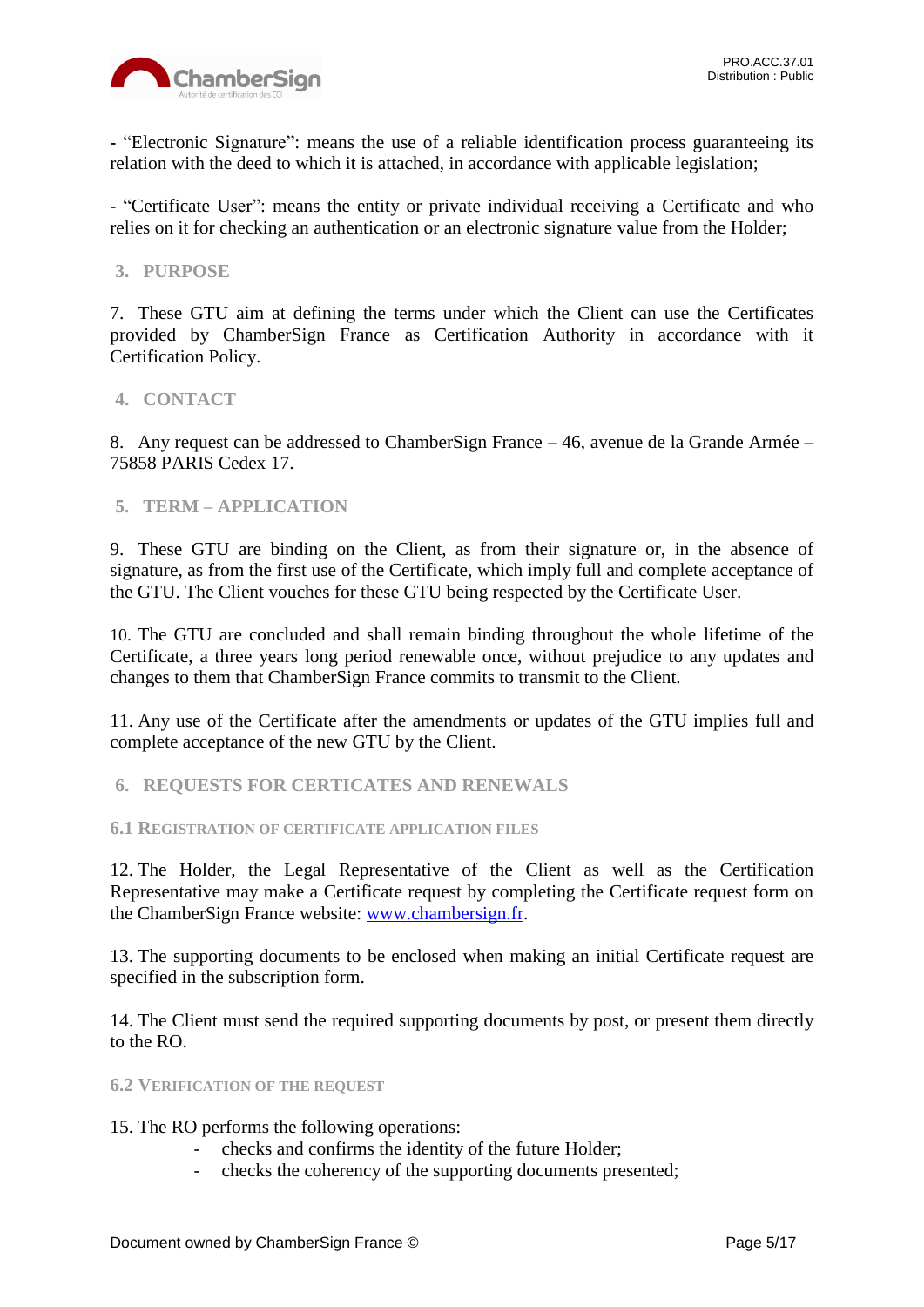

ensures that the future Holder is aware of the terms applicable for using the Certificate and of the GTU.

#### <span id="page-5-0"></span>**6.3 REJECTION OF THE REQUEST**

16. In the case of missing documents and after a reminder regarding the supply of these documents, the RO reserves the right to reject the certificate request.

17. It informs the Holder, the Certification Representative or the Legal Representative of the Client.

#### <span id="page-5-1"></span>**6.4 ISSUANCE OF THE CERTIFICATE**

18. After Authentication of the origin and verification of the integrity of the request sent by the RO, ChamberSign France generates the Certificate, the Holder's Key Pair, his/her authentication and signature mechanism , the activation codes and every element needed to a proper functioning of the Certificate.

19. The availability of the Certificates issued by ChamberSign France after the registration process gives rise to the issue of an availability notice via email sent to the Holder who should follow the instructions set out in the said message in order to withdraw them.

20. ChamberSign France reserves the right to abandon the Certificate issuance process if the Holder has not withdrawn his/her Certificate 2 months after the said message.

### <span id="page-5-2"></span>**6.5 ACCEPTANCE OF THE CERTIFICATE**

21. Following its withdrawal, the Holder must test his/her Certificate by using the service provided for this purpose on the ChamberSign France website.

22. The Holder is required to inform ChamberSign France of any inaccuracy or fault in the Certificate within seven business days following the collection of the Certificate, in order for the latter to be revoked and a new one provided.

23. After the expiration of the aforementioned period, the holder deemed to have tested and accepted his/her certificate from its first use.

#### <span id="page-5-3"></span>**6.6 ASSISTANCE**

24. In order to assist the Holder, a telephone assistance or hot line is available on 08 92 23 02 52 (0.34 Euros incl. taxes per minute in Metropolitan France only) from 9a.m. to noon and from 2p.m. to 5p.m., on business days.

25. A tutorial and a FAQ section are available on the ChamberSign France website at the following address: [http://www.chambersign.fr.](http://www.chambersign.fr/)

#### <span id="page-5-4"></span>**6.7 RENEWAL**

26. The renewal of an expired Certificate necessitates that all supporting documents that are no longer valid or that have been modified shall be provided again in accordance with the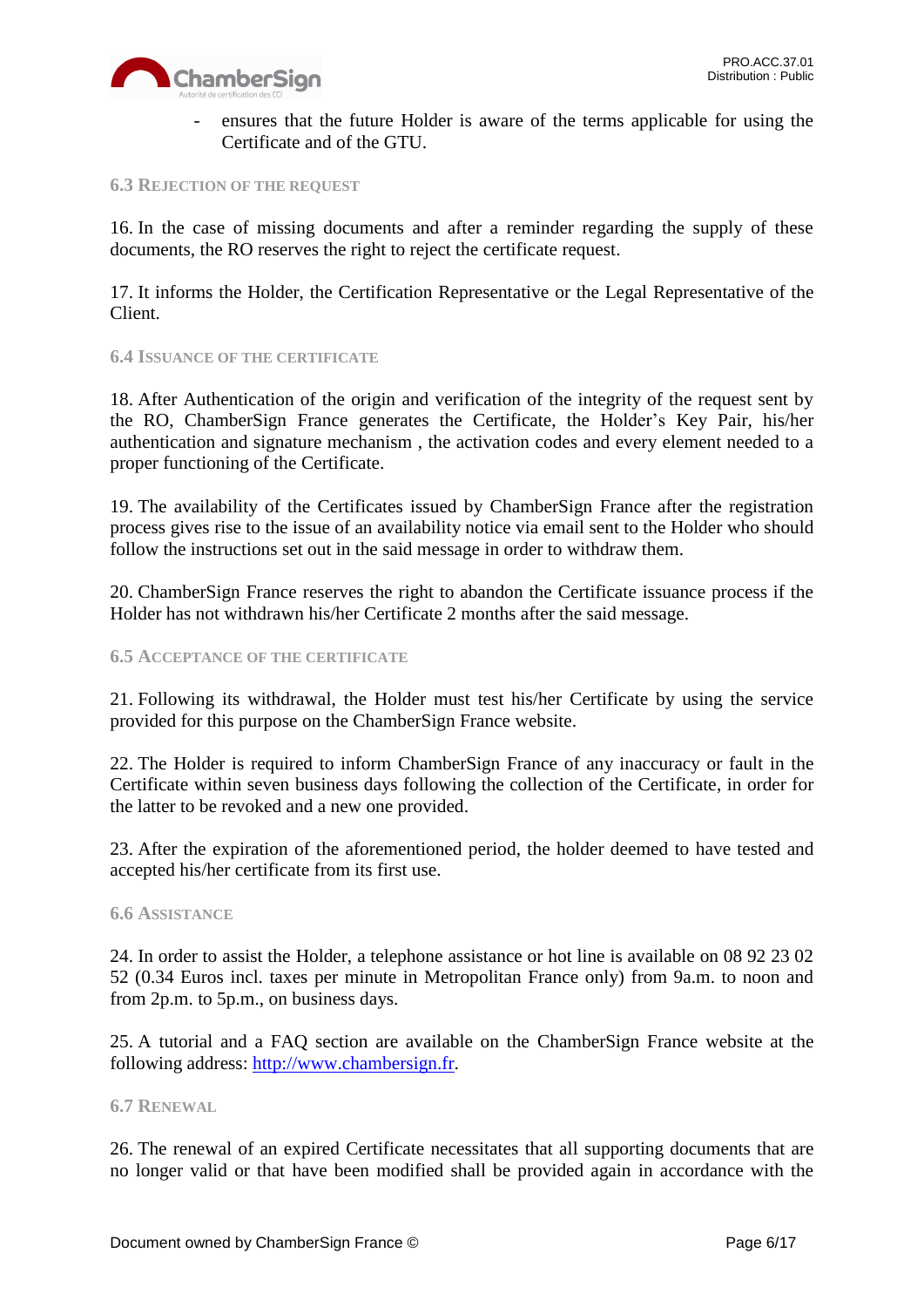

subscription form. All Holders are warned by email of the upcoming expiry of their Certificate. If he wishes to renew it, the Holder sends a renewal requests on the ChamberSign France website before the expiration date.

27. The renewal of a Certificate implies the renewal of the corresponding Key Pair and the modification of the validity dates but not of the other information, which shall remain identical to the previous Certificate.

## <span id="page-6-0"></span>**6.8 AMENDMENT OF THE CERTIFICATE**

28. The amendment of a Certificate corresponds to changes in information without changing the Public Key. **ChamberSign France does not make any amendment to a Certificate**.

29. In the case of a change in the information contained in the Certificate, the Certificate will be revoked and a new Certificate request must be made, in accordance with the terms and conditions set the GTU.

## <span id="page-6-1"></span>**6.9 LOST PASSWORD**

30. The password required to use the Certificate by the Holder is not registered to any base and is known only by the Holder. Therefore, in case of loss of password, ChamberSign will not be able to recover it and the certificate will be revoked. A new Certificate request will then be made on the terms defined by the GTU

## <span id="page-6-2"></span>**7. CONDITIONS FOR USING CERTIFICATES AND RESTRICTIONS**

31. The use of the Holder's Private Key and of the Certificate must remain strictly limited to Authentication and electronic signature services.

32. The Certificates must not be used for personal purposes.

## <span id="page-6-3"></span>**8. CERTIFICATE VERIFICATION PROCEDURE**

33. ChamberSign France undertakes to provide, 24h/24 a consultancy service on its [www.chambersign.fr](http://www.chambersign.fr/) website enabling to check the validity of the Certificates it has issued.

34. The information made available by ChamberSign to the Certificate User will enable the latter to check and validate the status of a Certificate and of all of the corresponding Certification chain.

## <span id="page-6-4"></span>**9. REVOCATION OF THE CERTIFICATE**

35. A certificate may be revoked by ChamberSign for the following reasons:

- amendment in information contained in the Certificate;
- inaccurate information provided in the registration file;
- lack of payment of the price of the Certificate by the Client;
- possible or proved compromise of the Holder's Private Key;
- lack of respect by the Holder of the rules for using the Certificate;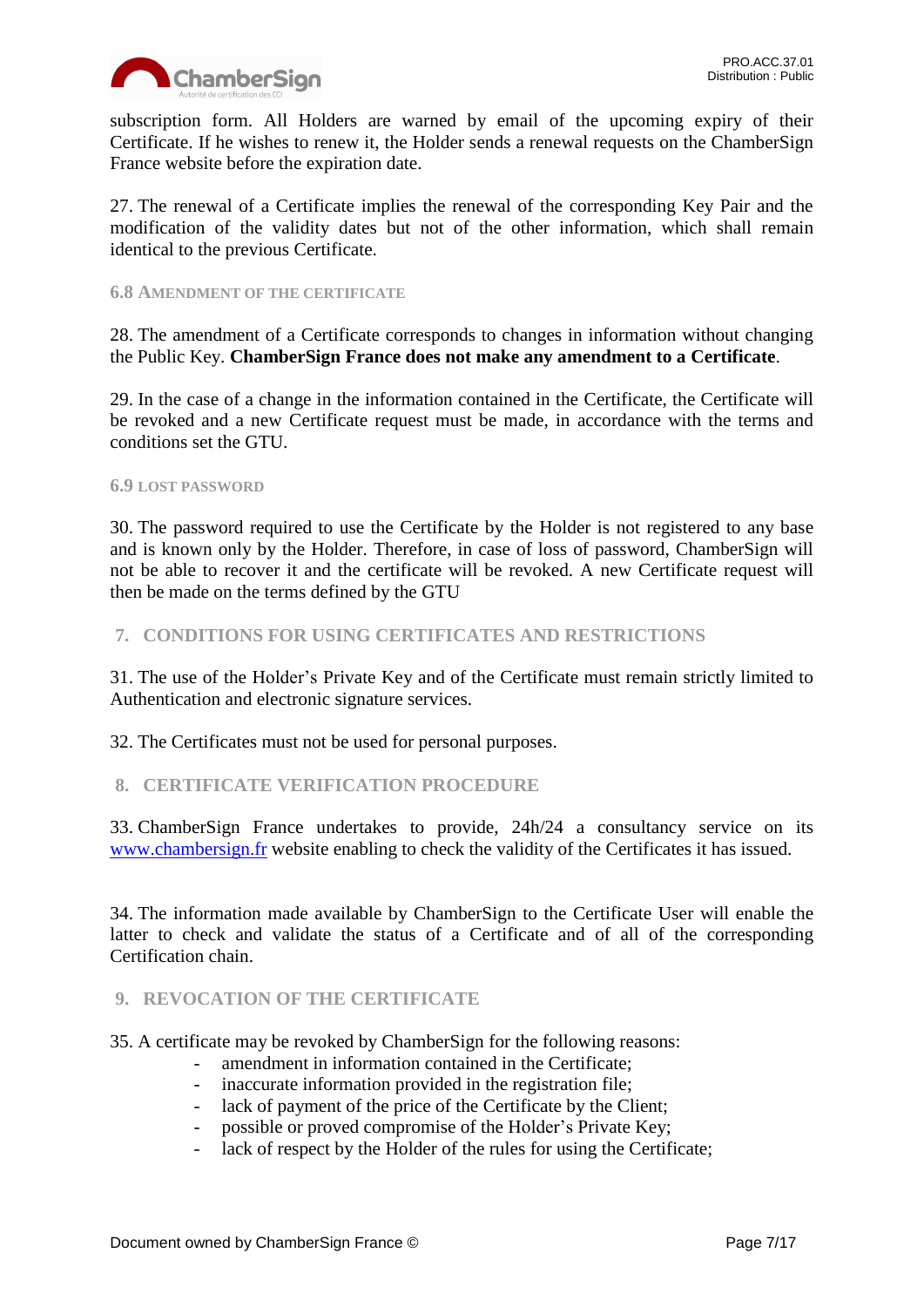

- lack of respect by the Holder and/or the Client of ChamberSign France's CP obligations;
- performance of fraudulent operations;
- termination of the subscription;
- request for revocation of the Certificate by the Client;
- end of the Holder's office or employment with the Client, for whatever reason : death, resignation, etc;
- Loss or forgotten of the password;
- cessation of the Client's activity.

36. Request to revoke the Certificate may be made at any time by registered letter with confirmation of receipt sent to the RO, or online from the following website: [www.chambersign.fr.](http://www.chambersign.fr/)

37. The revocation request may be made by the following persons:

- the Legal Representative of the Client;
- the Holder;
- the Certification Representative
- ChamberSign France.

38. The revocation request shall undergo a verification procedure regarding the person making the request and their authority in relation to the Certificate.

39. The Holder receives confirmation of this revocation, by email.

40. The Holder acknowledges and accepts that he will bear all responsibility for any use of the Certificate after having become aware of the occurrence of any of the above-mentioned events, without prejudice to any legal action for liability that ChamberSign France reserves the right to instigate against the Holder.

## <span id="page-7-0"></span>**10. CHAMBERSIGN'S OBLIGATIONS**

41. ChamberSign France allocates an OID to its CP which is included in the corresponding Certificates that it undertakes to have evolved in the case of evolution in its CP.

42. ChamberSign France undertakes to perform the certification services in accordance with the terms and conditions and subject to the restrictions of these GTU.

43. ChamberSign France undertakes to show the Users of its Certificates, upon request, that it has issued a Certificate for a given Holder and that this Holder has accepted the Certificate.

44. It undertakes to endeavour to create and issue Certificates that contain information deemed as accurate.

45. For this, ChamberSign France undertakes to ensure that the Certificate application file is complete, and that the documents provided apparently comply.

46. It undertakes to ensure that the Certificate is delivered to the Holder within a period of 48 hours as from receipt of a full file by the RO.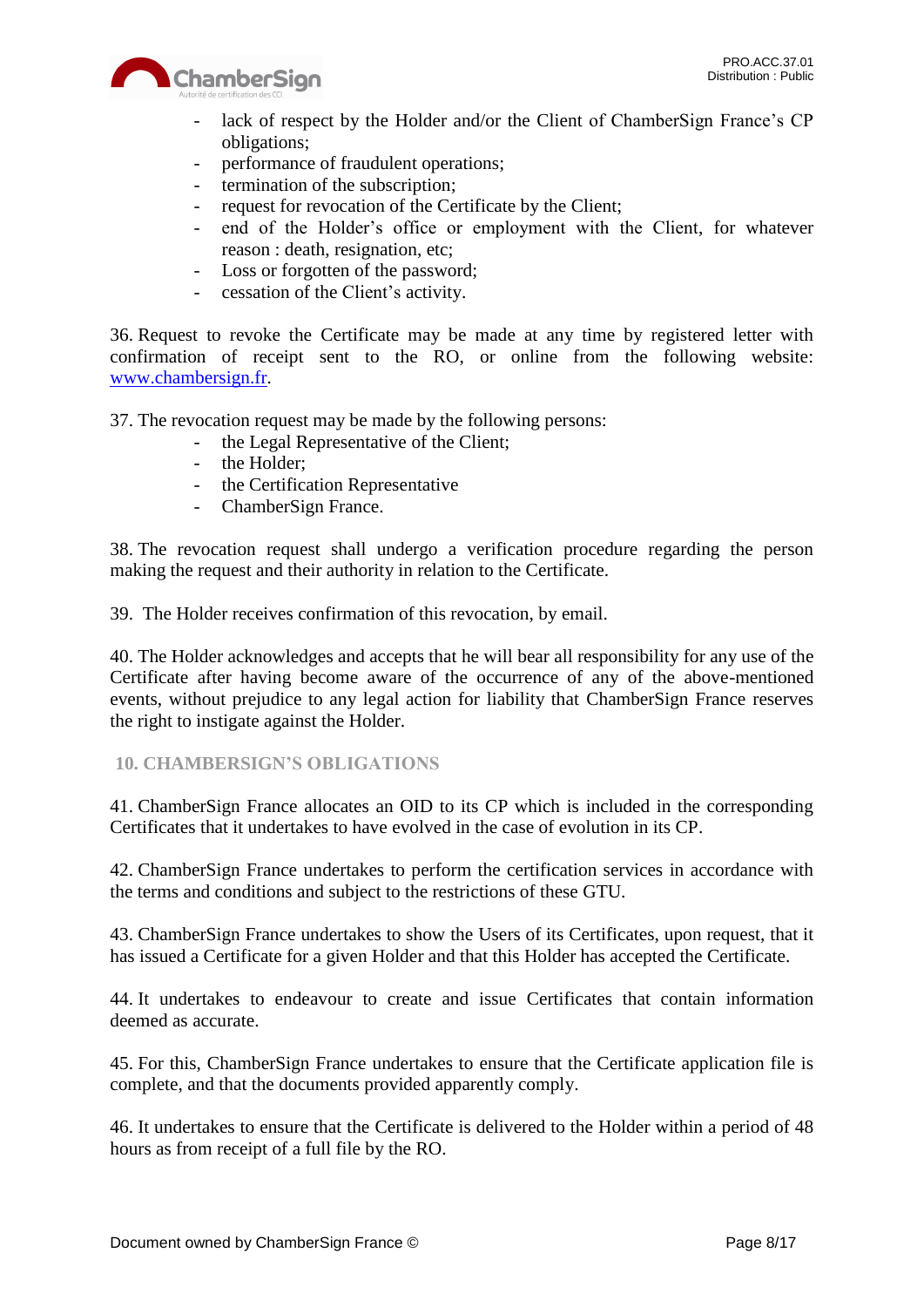

47. It undertakes to establish, by issuing a Certificate, a link between the identity of a person and the information contained in the said Certificate.

48. Should the Client's Legal Representative use the services of an assignee, the RO undertakes to inspect the assignee's identity and to check the existence of an authorisation signed between the Client's Legal Representative and the assignee.

49. The assignee shall be responsible for the validity of the mandate granted by the Client or its Legal Representative and undertakes to give the RO a declaration to that effect.

50. ChamberSign France takes all reasonable steps to ensure that the Holders are aware of their rights and obligations regarding the use and management of the keys, the Certificates and the equipment and software used for the purpose of the KMI.

51. ChamberSign France takes all necessary measures in order to cover its liability related to its operations and/or activities and possesses the financial stability and resources required for working in compliance with the CP.

52. ChamberSign France has a general obligation of surveillance as regards the security and integrity of the Certificates issued by it or one of its components.

53. ChamberSign France undertakes to ensure the proper functioning of the Certificates that it issues.

## <span id="page-8-0"></span>**11. CLIENT'S OBLIGATIONS**

54. The Client and its Legal Representative undertake to respect the provisions of the GTU.

55. The Client and its Legal Representative are liable for managing the Certificates issued to their employees, assignees or agents in the scope of the subscription contract, and vouches that every Certificate Holder shall comply with the provisions of the GTU and that no fraud or failure will be committed. In this respect, the Client and its Legal Representative notably ensure that the Holder shall:

- Not make any personal use of the Certificates;
- Not communicate information relative to the creation or modification of the Certificate during the lifetime of the Certificate;
- Respect the revocation procedure as set forth in article 8;
- Keep secret and in a secure manner the confidential data and the Certificate and particularly its password.

56. The Client and its Legal Representative undertake to provide all useful, accurate and updated information for creating and managing the certificates.

57. The Client and its Legal Representative undertake to inform the related RO with any amendments regarding the information contained in the Certificate, by letter with the supporting documents required, within 30 days from their occurrence. Otherwise, ChamberSign France reserves the right, once the period has passed, to revoke the Certificate (or rescind the subscription).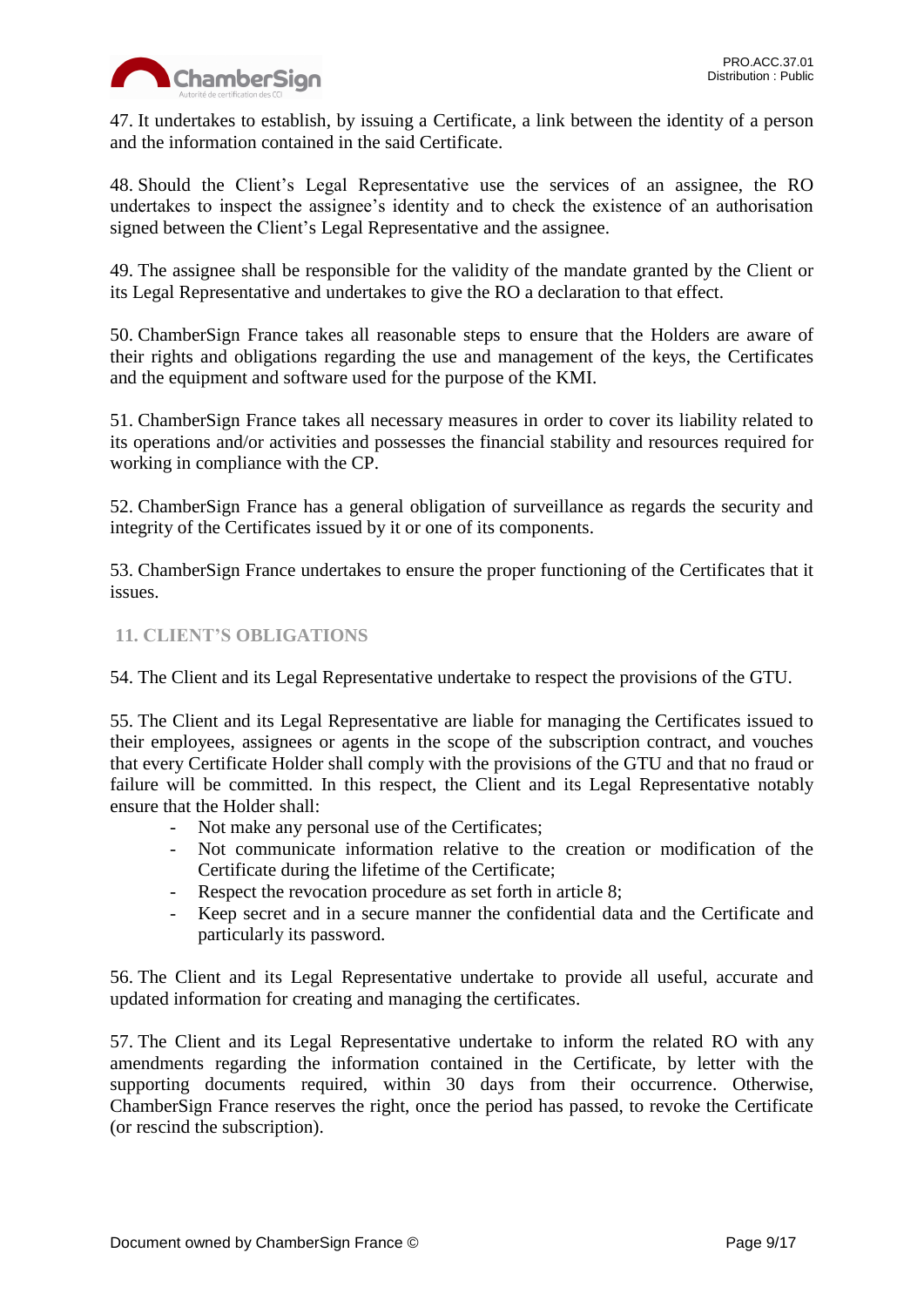

58. The Client and its Legal Representative vouch for the accuracy of the information provided and the comprehensiveness of the supporting documents required for the registration of the Certificate.

59. The Client and its Legal Representative acknowledge and accept that the information provided in this respect is kept and used by ChamberSign France in order to manage the Certificates in accordance with the conditions stipulated by law and in particular those regarding the protection of personal data.

60. The Client and its Legal Representative acknowledge being informed of the installation condition of the ChamberSign France Certificates. In particular, the Certificate is the subject of a tutorial available on the ChamberSign France website.

61. The Client and its Legal Representative shall choose equipment and software providing the necessary security for the installation and protection of the Certificates and material supports.

## <span id="page-9-0"></span>**12. HOLDER'S OBLIGATIONS**

62. The Holder commits to give any necessary, accurate and updated information for the creation and managing of Certificates for their duration.

63. The Holder vouches the accuracy of the given information and of the comprehensiveness of the supporting documents required for the registration of the Certificate.

64. He acknowledges and accepts that the information provided in this respect is kept and used by ChamberSign France in order to manage the Certificates in accordance with the conditions stipulated by law and in particular those regarding the protection of personal data.

65. The Holder informs ChamberSign France of any amendment regarding the information contained in his/her Certificate. In the case of a lack of prior information from the Holder to ChamberSign France, ChamberSign France's liability may not be engaged in case of discrepancies between the information and reality.

66. ChamberSign France reserves the possibility to perform random checks regarding the accuracy of the information contained in the Certificate.

67. The Holder commits to inform the related RO with any amendments regarding the information contained in the Certificate, by letter with the supporting documents required, within a period of 30 days as from their occurrence. Otherwise, ChamberSign France reserves the right, once the period has passed, to revoke the Certificate.

68. The Holder acknowledges that he/she has been informed of the conditions of installing the Certificates and of the tutorial available on the ChamberSign France website.

69. The Holder chooses equipment and software providing security in keeping with his/her needs for the installation and protection of the Certificates.

70. The Holder undertakes to respect the authorised uses of the Key Pairs and Certificates.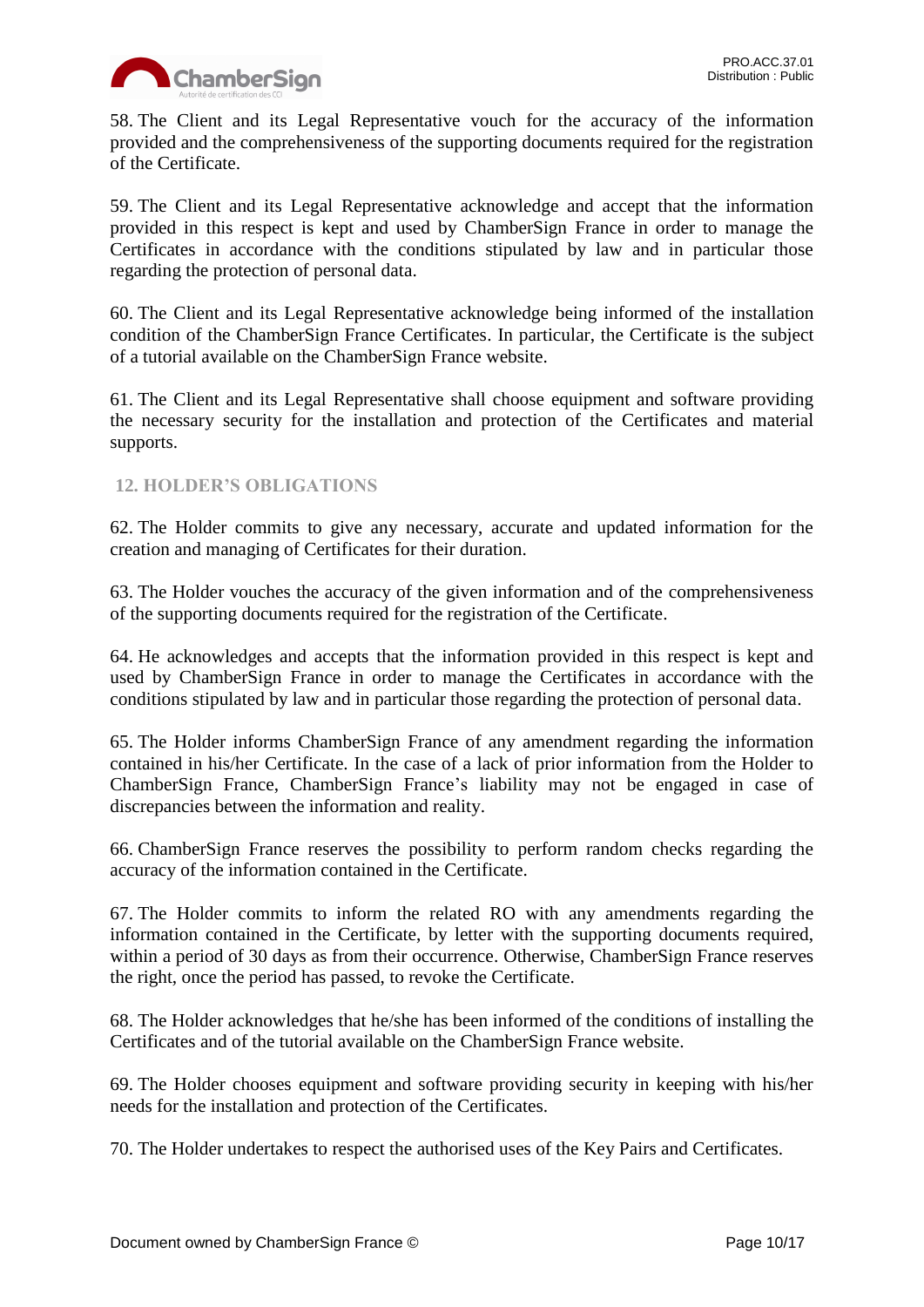

71. The Holder protects his/her Private Key by means that are adapted to his/her surroundings.

72. The Holder protects his/her activation data and, where appropriate, implements it.

73. The Holder protects the access to his/her Certificates base. In the case of a Certificate to the software formatthe Holder has to protect it with a strong password, that is to say, a password containing at least 8 characters with capital letters, numbers and special characters and protect this password. It is the responsibility of the Holder to make a backup of the software certificate, in order to ensure proper operation in the event of breakdown or change IT equipment. The backup is stored by the Holder in a secure location. In no event the liability of the Certification Authority can not be held due to the loss of the private key by the Holder.

74. The Holder respects the conditions of using his/her Private Key and the corresponding Certificate.

75. The Holder must make, immediately, a revocation request of his/her Certificate in the case of compromise or suspected compromise of his/her private key (or the activation data).

76. The Holder undertakes not to deliver the Certificate attributed to him/her or the protection codes of this Certificate.

77. The Holder is informed that the personal identity information may be used as elements of authentication during the revocation request.

<span id="page-10-0"></span>**13. OBLIGATIONS OF CERTIFICATE USERS**

78. The Certificate Users undertake to respect these GTU.

79. The Certificate Users check and respect the purpose for which a Certificate has been issued.

80. The Certificate Users check that the Certificate issued by ChamberSign France is referenced at the security level and for the level of trust required by the application.

81. When the Holder is not the Legal Representative of the Entity, the Certificate User must verify that the Holder has, at the date of the signing, the necessary powers to bind the Entity for the act in question.

82. For each of the Certificates of the certification chain, from the Holder's Certificate to the root certification authority, the users check the status of the certificate and in particular the digital signature of ChamberSign France, issuer of the Certificate in question, and inspect the validity of this Certificate.

83. The Certificate Users check and respect the obligations of the Certificate users set forth in the applicable CP.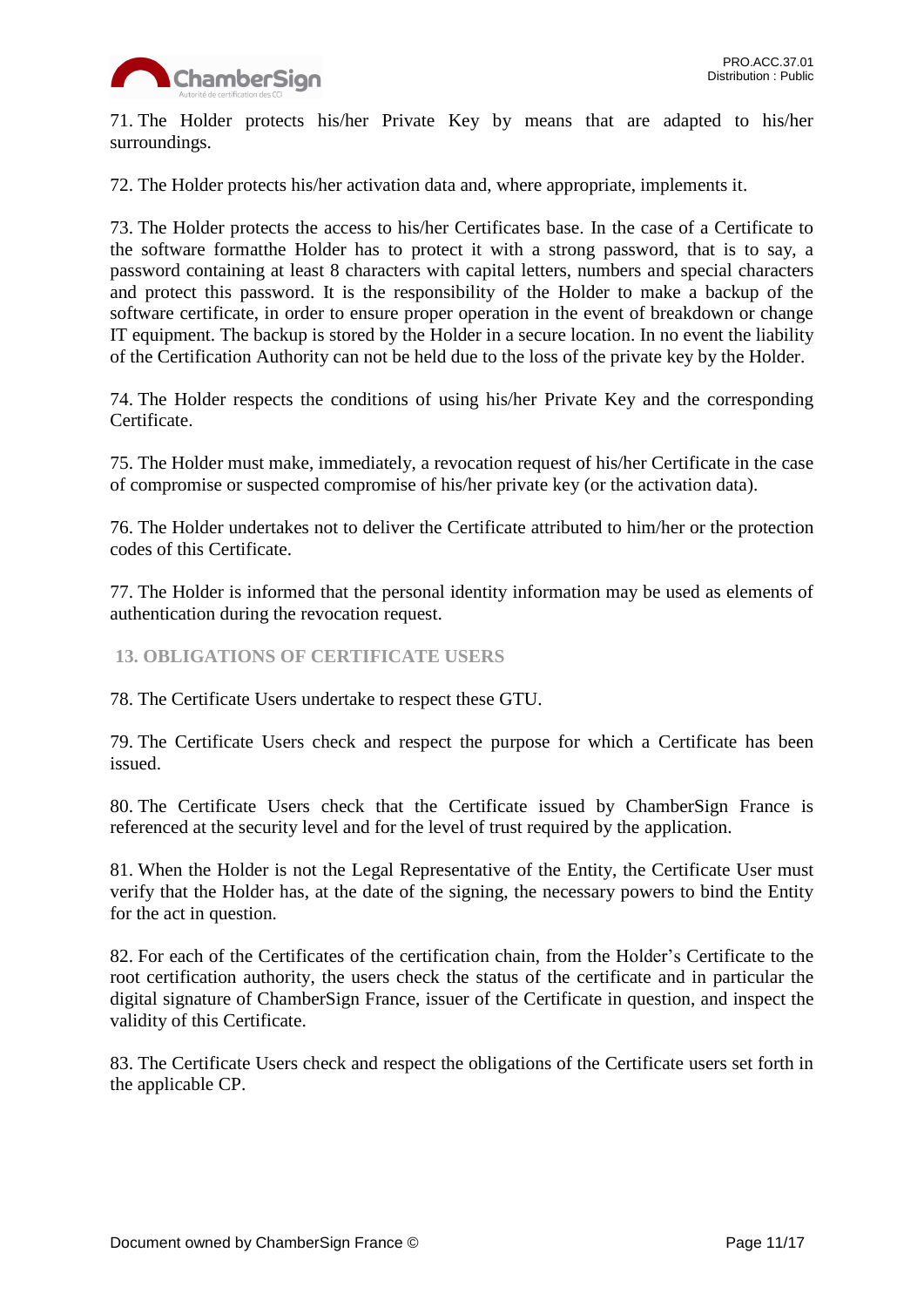

<span id="page-11-0"></span>**14. PRICE AND PAYMENT**

<span id="page-11-1"></span>**14.1. PRICE**

84. The price of the Certificates is assessed in accordance with the pricing conditions issued by ChamberSign France.

- 85. The following settlement means are accepted:
	- Cash card;
	- Bank transfer;
	- Order for payment;
	- Cheque.
- 86. No discount is granted in the case of early settlement.
- 87. ChamberSign France reserves will invoice bank fees to the Holder should the latter issue a bad cheque, along with any costs incurred due to a payment error by the Holder, or in case of a double payment
- 88. The price of the Certificate is settled upon receipt of the invoice which corresponds to the downloading of the certification or to the anniversary date, if the payment is made in instalments.
- 89. The Client acknowledges that the price of the Certificate is fully owed notwithstanding the Certificate early revocation, for whatever cause and even when the payment is made in instalments. The Client may consequently be obligated by way of court proceedings or by a judicial officer (bailiff) to pay any remaining amount.
- 90. As an exception to the above, the Client may request, on its Certificate request, to benefit from a payment by yearly instalment. In this case, the annual subscription fee is due at the Certificate anniversary date, as set forth in the subscription invoices, unless the Certificate has been revoked by the Client or the Holder before this date.
- 91. Payments are due on their due date even if the invoices issued by ChamberSign France do not mention a purchase order number or any other specific mention requested by the Client.
- 92. In the case of lack of settlement within the required period, an indemnity shall be owed, in accordance with article L 441-6 of the Code de Commerce, calculated on the basis of the interest rate applied by the European Central Bank to its most recent refinancing operation, increased by 10 percentage points, as well as a fixed indemnity for recovery costs of 40  $\epsilon$ .
- 93. These penalties will be applicable as from the day following the date stipulated for the settlement of the invoice and shall be payable without any reminder being required.
- 94. In the case of lack of settlement, the Certificate will be rightfully revoked without entitling any party to compensation or replacements.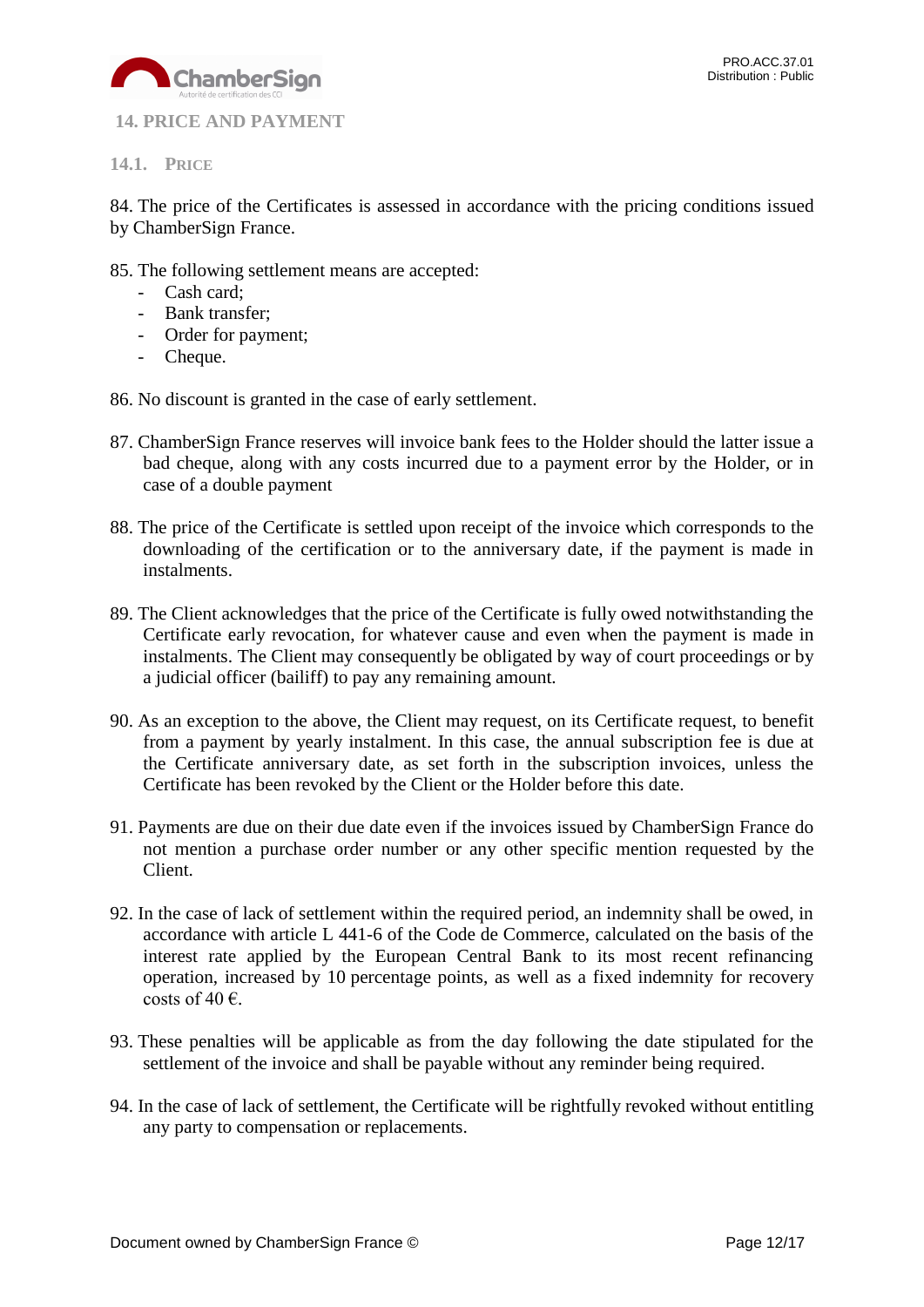

### <span id="page-12-0"></span>**14.2. INVOICING**

- 95. Original invoices are issued by ChamberSign France under electronic form and sent by email to the Holder or to any email address indicated to this purpose by the Holder during the Certificate request. The Holder and the Client commits to inform ChamberSign France of any email address modification.
- 96. No request to obtain a "paper" invoice will be honoured.
- 97. An invoice is issued for each individual Certificate, even when the Client has several Certificates. The issuance of a global invoice on the Client request will generate an extra cost of 40  $\epsilon$  exclusive of taxes plus 5  $\epsilon$  exclusive of taxes per Certificate (cancellation cost per each invoice).
- 98. The Client's registered name and address indicated on the Certificate request will be used to issue invoices. No changes to this information may be made on the invoices or on the Certicate. In the case of a change of the information in the Certificate, the Certificate will have to be revoked and a new Certificate request done, under the GTU conditions.

## <span id="page-12-1"></span>**15. LIABILITY**

- 99. ChamberSign France is liable for the compliance of its Certification Policy with the requirements issued by the Standard-CP.
- 100.ChamberSign France bears the cost of any damaging consequences as a result of failure by it or one of its components to respect its Certification Policy.
- 101.ChamberSign France acknowledges that its liability is incurred in the case of fault or negligence, by itself or one of its components, of any kind and seriousness whatsoever, which may lead to Holders' personal data being read, altered or misused for fraudulent purposes, whether this data is contained or in transit in the ChamberSign France Certificate management applications.
- 102.It is responsible for maintaining the level of security of the technical infrastructure that it uses for providing its services.
- 103.ChamberSign France may not be held liable for the prejudice caused by a use of the Certificate that exceeds the limits of the authorised use.
- 104.ChamberSign France's liability may not be incurred in the case of inaccurate information due to false declarations, false documents or the absence of information on amendments occurring in the situation of the Client, the Holder, or the Legal Representative or the Certification Representative upon creating the Certificate or during its validity period, whether such false declaration, false document or omission is intentional or not.
- 105.ChamberSign France does not make any commitment, or take on any liability as regards the consequences of delays in transmission, alteration, errors or losses of any electronic message, letter or document authenticated or signed.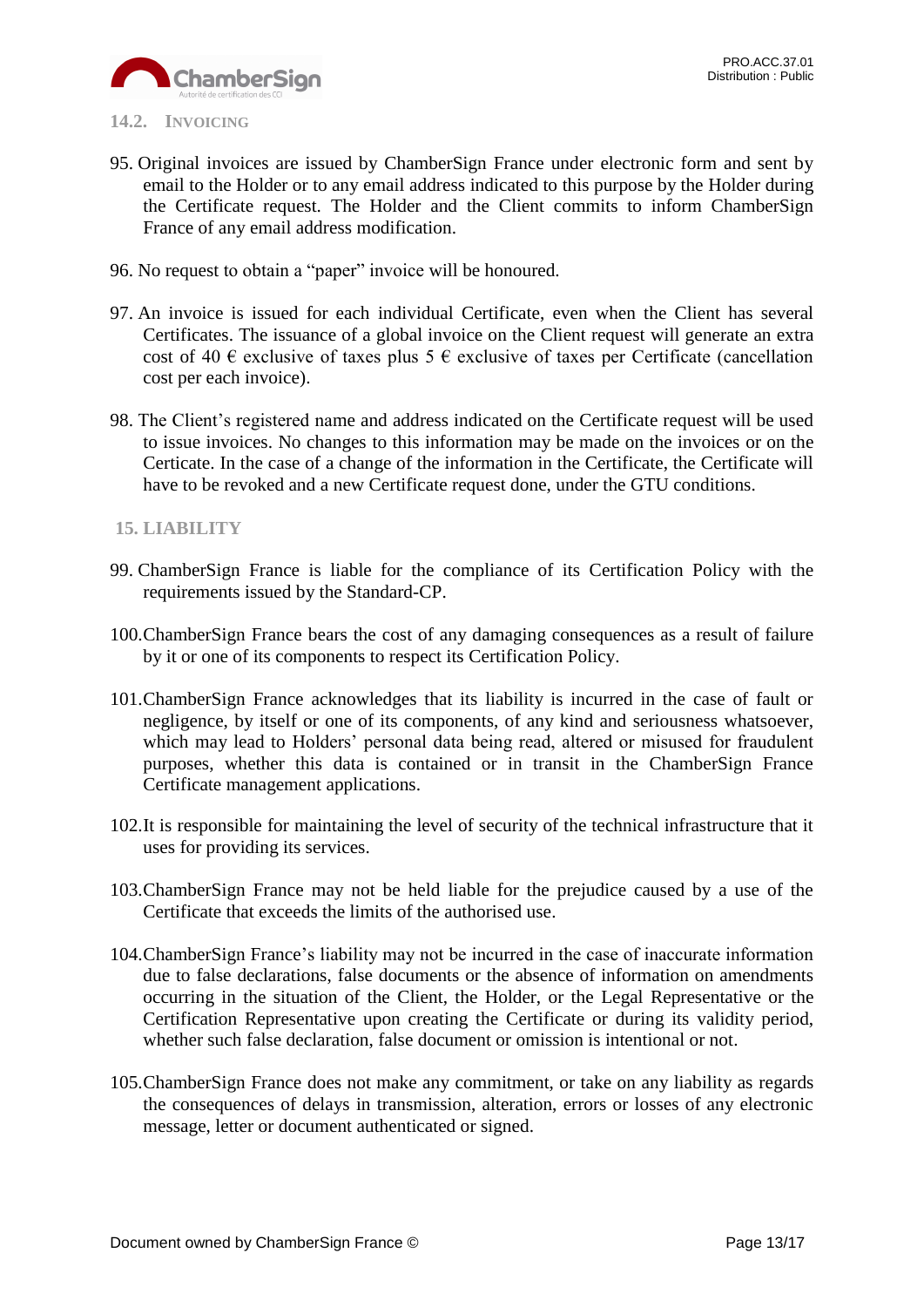

- 106.ChamberSign France may not be held liable for any content of the messages authenticated using its Certificates, the Client and the Holder being exclusively responsible to third party for the content of such messages.
- 107.Without prejudice to the section entitled "Insurance", ChamberSign France may not, under any circumstances, be held liable for any consequential damage such as, for example, any financial or commercial prejudice, or loss of profits or business, caused by or resulting from the subscription or related to the use of the Certificates issued by ChamberSign France.
- 108.It does not take on any commitment or liability regarding the use of a Certificate that does not comply with these GTU, in particular as regards the inspection procedures on the validity of the Certificate during a transaction.
- 109.Furthermore, ChamberSign France may not be held liable for phenomena related to the normal wear and tear of computing media, and in particular the deterioration of the information held on the said media due to the influence of magnetic fields.
- 110.ChamberSign France may not be held liable for damage related in particular to an interruption or fault in the services and applications of the Certificate User.
- 111.ChamberSign France may not be held liable for the use of the Private Key of the Holder, who has personal liability for it. Any damage related to the Compromise of the Private Key is borne by the Legal Representative.
- 112.ChamberSign France may not be held liable for any illegal use of the Certificate when the Client, Legal Representative, Certification Representative or Holder have not made a revocation request in accordance with these GTU.
- <span id="page-13-0"></span>**16. INSURANCE**
- 113.ChamberSign France has taken out an insurance policy through Gras Savoye, insurance broker, covering the consequences of its professional civil third-party liability, for all physical, material and consequential damage resulting from its activity.
- 114.Regarding a software Certificate, the Holder will not be entitled to the replacement of lost Certificate, or stolen according to the terms of the insurance policy taken out by ChamberSign France

## <span id="page-13-1"></span>**17. CONFIDENTIALITY**

- 115.All information and all data provided by the parties, in writing or verbally shall be considered as confidential.
- 116.The parties undertake to: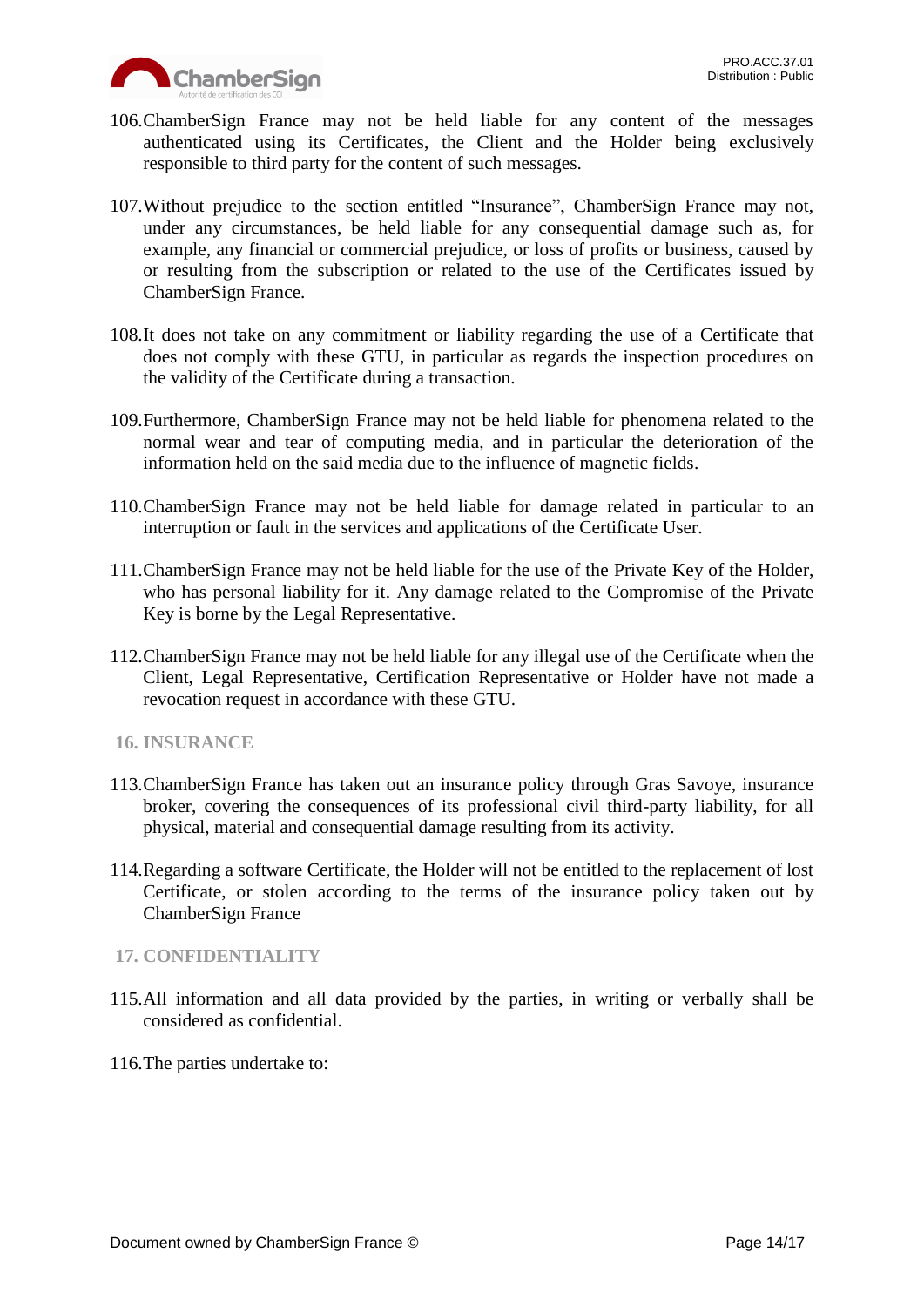



- treat the confidential information with the same level of protection as they apply to their own confidential information of the same importance;
- keep the information confidential and ensure that it is not revealed or likely to be revealed either directly or indirectly to any third party;
- avoid the confidential information being either copied, reproduced, duplicated, in part or in whole, when such copies, reproductions or duplications are not directly related to the performance of these general terms.

## <span id="page-14-0"></span>**18. INTELLECTUAL PROPERTY**

- 117.The parties declare and guarantee that they have free disposal of the trademarks, names, corporate names and other distinctive signs to be used in relation to these general terms.
- 118.With the exception of the use of the Certificates as stated in the GTU, the Client and the Holder shall not present or use trademarks, logos, files or any other intellectual property rights belonging to ChamberSign France without its prior, explicit and written authorization.

## <span id="page-14-1"></span>**19. PERSONAL DATA**

- 119.The personal data collated by ChamberSign France for the purpose of issuing and keeping the Certificates will only be processed for the purpose for which they have been collated.
- 120.ChamberSign France represents and warrants that the collection of personal data in relation to these general terms and the processing for which it is responsible is performed in accordance with the terms of law no. 78-17 of  $6<sup>th</sup>$  January 1978 regarding IT, files and freedom.
- 121.In particular, ChamberSign France deals personally with the observation in relation to the persons involved in the collation and processing of personal data of the information specified in article 32 of the law of  $6<sup>th</sup>$  January 1978.
- 122.ChamberSign France ensures the confidentiality and security of the data collated in relation to these general terms.
- 123.However, this data may be provided to the technical operator of ChamberSign France, which respects the same confidentiality policy as ChamberSign France.
- 124.The Legal Representative, the Certification Representative and the Holder may write to ChamberSign France, at the following address: ChamberSign France - 46 avenue de la Grande Armée - 75858 PARIS Cedex 17, in order to use their rights to access, question, oppose for legitimate grounds, and rectify the information about them and being processed by ChamberSign France, in accordance with the conditions set out by the law of  $6^{\text{th}}$  January 1978.

## <span id="page-14-2"></span>**20. TERMINATION OF THE SUBSCRIPTION**

125.The Client may terminate the subscription at any time, without reason.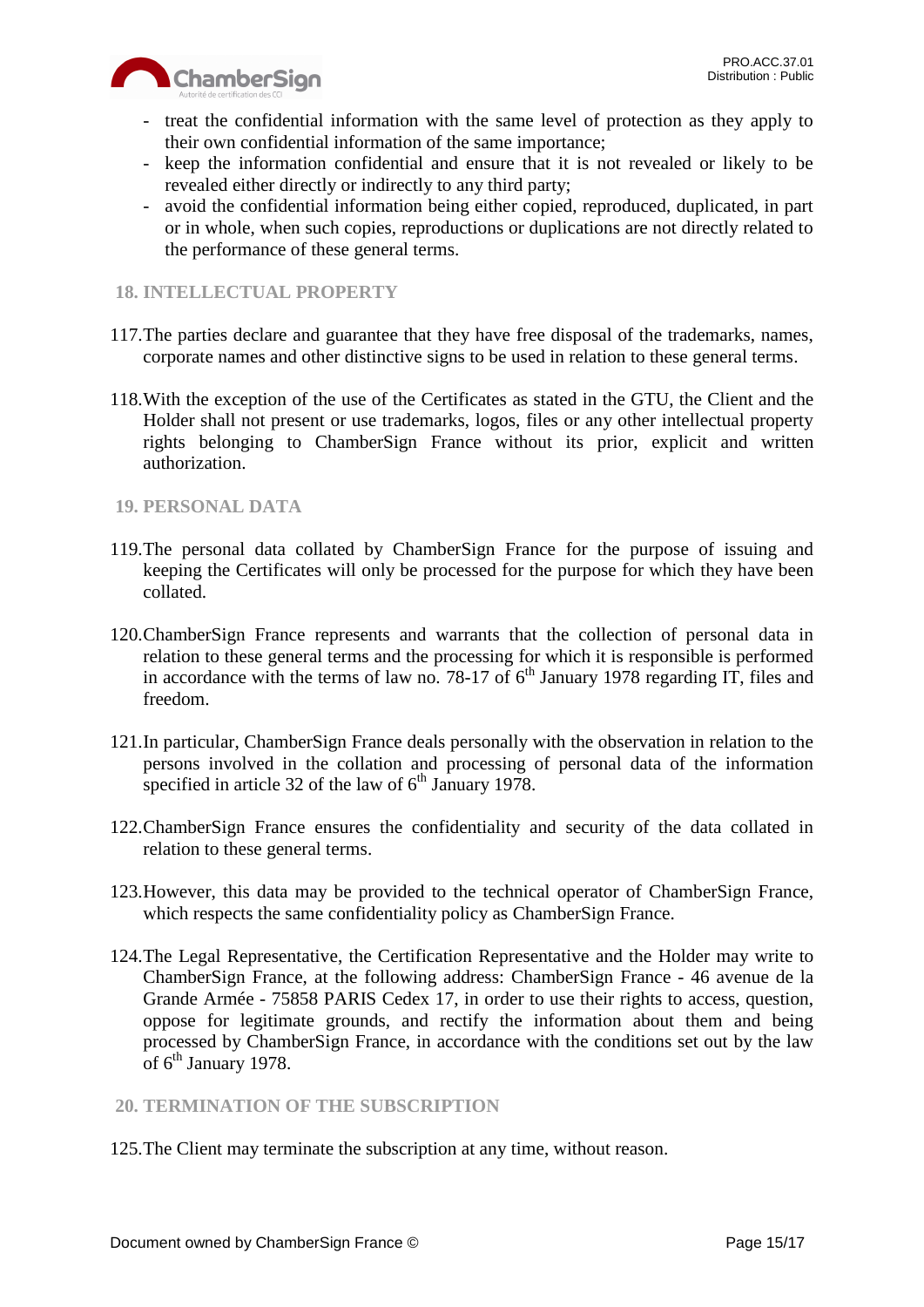

- 126.In this case, the latter may not claim the reimbursement of the amounts already paid in relation to the subscription for ChamberSign France's Certification service.
- 127.ChamberSign France may terminate the subscription in advance if the Legal Representative or the Holder does not respect the contractual obligations incumbent upon them, after formal notice remaining unanswered after 30 days.
- 128.The subscription is terminated automatically:
	- in the case of expiry of all of the Certificates that have not been renewed;
	- in the case of revocation of the Certificates;
	- in the case of lack of payment of the price of the subscription.
- 129.If, after revocation, ChamberSign France receives a new certificate request from the same person, a new file shall be created and the GTU should be signed again.
- 130.In the case of termination occurring before the end of the validity period related to the Certificate, for reasons not attributable to ChamberSign France, the price paid by the Client shall remain acquired by ChamberSign France.
- <span id="page-15-0"></span>**21. CONSERVATION**
- 131.ChamberSign France shall keep the documents regarding the proof of the Holders' identification inspection for the periods stipulated in the Certification Policy.
- 132.The logbooks shall be kept on site for a period of 30 days. After being generated, they shall be archived and kept for five years.
- 133.The registration files are archived for a period of 11 years from the Certification issuance. If the Client request a copy of the registration file, the related cost shall be charged to the Client.
- 134.The Certificates and the CRLs are archived for a period of 5 years.
- 135.If the Client wishes the registration file, the Certificates or the CRLs to be archived for a longer period, he shall do it on its own and bear the relevant costs.
- <span id="page-15-1"></span>**22. NULLITY**
- 136.Should one or several clauses of these GTU be deemed as null and void or declared as such by a law, regulation or further to a final ruling from a jurisdiction, the other clauses shall maintain their full validity except in the case of characteristics that are inseparable from the disputed clause.
- <span id="page-15-2"></span>**23. ENTIRE AGREEMENT**
- 137.The parties acknowledge that the GTU, subscription form, pricing list and Certification Policy of ChamberSign France and any contractual document regarding the issuance and management of the Certificates constitute the whole of the agreement.